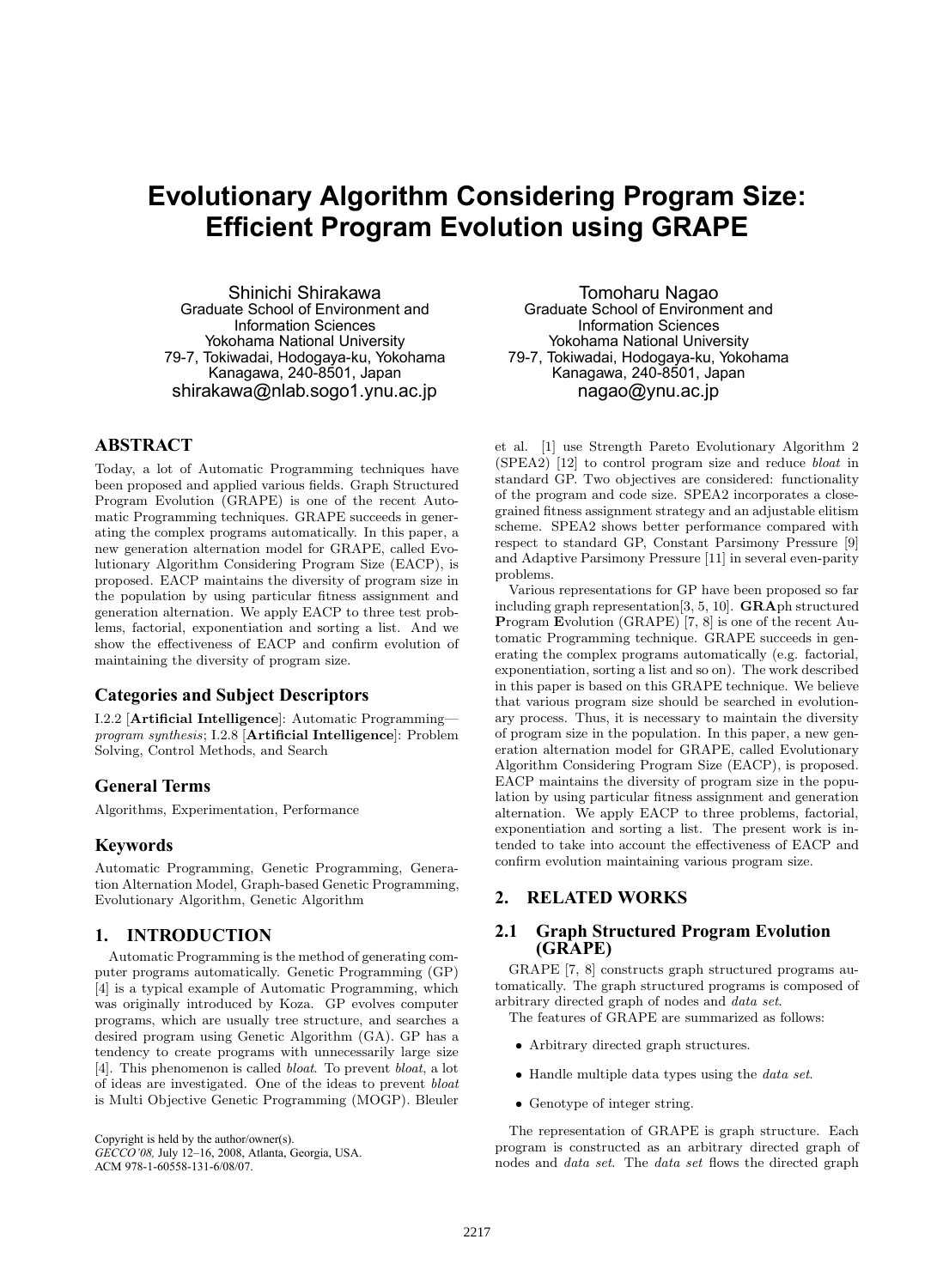

Figure 1: Structure of GRAPE (phenotype) and the genotype which denotes a list of node types, connections and arguments. "No.6" is the inactive node. Size of program (the number of active nodes) is 7.

and is processed at each node. Figure 1 illustrates an example of structure of GRAPE. Each node in GRAPE has two parts, a processing and branching. The processing executes several kinds of processing using the data set, for instance, arithmetic calculation and boolean calculation. After the processing is executed, a next node is selected. The branching decides the next node according to the data set. "No.7 node" is the output node. When this node is reached, the GRAPE program outputs data and then the program halts. The representation of GRAPE is graph structure, therefore it can represent complex programs (e.g. branches and loops) using its graph structure. There are several data types in GRAPE program, integer data type, boolean data type, list data type and so on. The GRAPE program handles multiple data types using the data set for each type.

To adopt evolutionary method, genotype-phenotype mapping is used in GRAPE. This genotype-phenotype mapping method is similar to CGP [5]. The GRAPE program is encoded in the form of a linear string of integers. The genotype is an integer string which denotes a list of node types, connections and arguments. Although the genotype in GRAPE is a fixed length representation, the number of nodes in the phenotype can vary but is bounded (not all of the nodes encoded in the genotype have to be connected). This allows the existence of inactive nodes. In Figure 1, "No.6 node" is an inactive node. The other nodes are active nodes. In this paper, program size of GRAPE is the number of active nodes in the phenotype.

To obtain the optimum structure of GRAPE, an evolutionary method is adopted. The genotype of GRAPE is a linear string of integers. Therefore, GRAPE is able to use a usual GA. In this paper we use uniform crossover and mutation as the genetic operators.

### **2.2 Minimal Generation Gap (MGG)**

The MGG model [2, 6] is a steady state model proposed by Satoh et al. The MGG model has a desirable convergence property maintaining the diversity of the population, and shows higher performance than the other conventional models in a wide range of applications (especially real-parameter optimization). The MGG model is summarized as follows:

- 1. Set generation counter  $t = 0$ . Generate N individuals randomly as the initial population  $P(t)$ .
- 2. Select a set of two parents  $M$  by random sampling from the population  $P(t)$ .
- 3. Generate a set of  $m$  children  $C$  by applying the crossover and the mutation operation to M.
- 4. Select two individuals from set  $M + C$ . One is the elitist individual and the other is the individual by the roulette-wheel selection. Then replace M with the two individuals in population  $P(t)$  to get population  $P(t + 1)$ .
- 5. Stop if a certain specified condition is satisfied, otherwise set  $t = t + 1$  and go to step 2.

The MGG model localizes its selection pressure not to the whole population as Simple GA or Steady State does, but only to the family (children and parents).

GRAPE with MGG model shows higher performance than GRAPE with Simple GA in a variety of evolution of programs [8].

# **3. EVOLUTIONARY ALGORITHM CONSIDERING PROGRAM SIZE (EACP)**

### **3.1 Overview**

The EACP algorithm maintains the diversity of program size in the population by using particular fitness assignment and generation alternation. Each individual is evaluated by considering functional fitness value and program size of the individual in EACP fitness assignment. The EACP algorithm also localizes its selection pressure to the family (children and parents) as in the case of MGG.

### **3.2 The EACP Algorithm**

Figure 2 shows the outline of generation alternation in EACP. The EACP algorithm is designed to maintain the diversity of program size in the population. The EACP algorithm is summarized as follows:

#### Definition:

- $P(t)$ : Population at generation t
- N: Population size
- M: Parents
- C: Children
- m: Child size

#### Step 1. Initialization:

Set generation counter  $t = 0$ . Generate N individuals randomly as the initial population  $P(t)$ .

#### Step 2. Selection of Parents:

Select a set of two parents  $M$  by random sampling from the population  $P(t)$ .

#### Step 3. Recombination:

Generate a set of m children  $C$  by applying the crossover and the mutation operation to M.

#### Step 4. EACP Fitness Assignment:

EACP fitness assignment to children  $C$  and parents  $M$ using  $P(t) + C$  (*cf.* Section 3.3).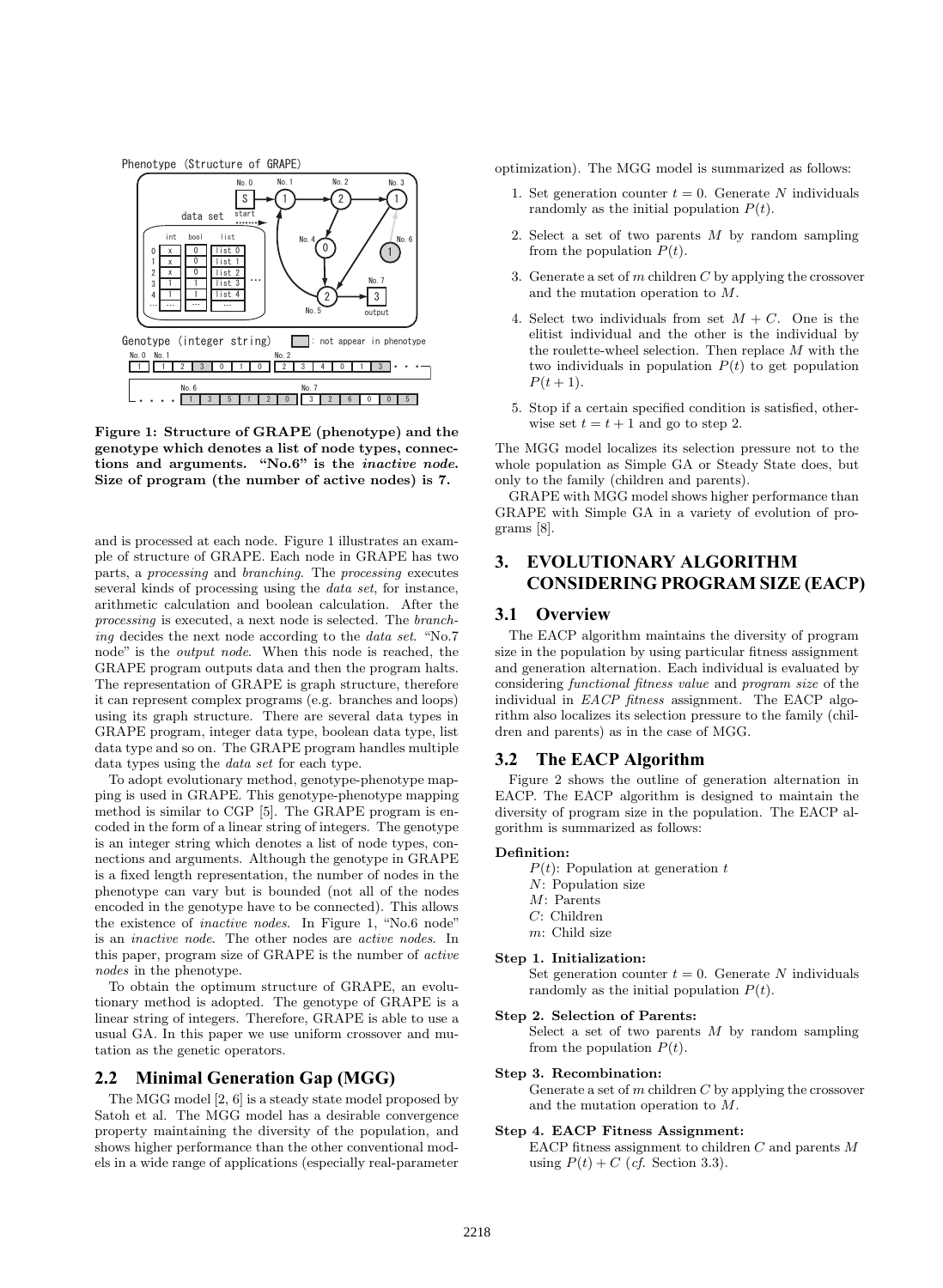

Figure 2: Outline of generation alternation in EACP.

#### Step 5. Selection:

Select EACP fitness best and 2nd best individuals from set  $M+C$ . Then replace the two parents M with these two individuals in population  $P(t)$  to get population  $P(t + 1)$ .

(When the individuals A and B have same EACP fitness value, the individual which has greater functional fitness value is evaluated better. i.e.  $(F_{eacp}(A)$  =  $F_{eacp}(B)$ )  $\wedge$   $(F_A > F_B) \Rightarrow$  A is evaluated better individual.)

### Step 6. Stop Criteria:

Stop if a certain specified condition is satisfied, otherwise set  $t = t + 1$  and go to step 2.

### **3.3 EACP Fitness Assignment**

To keep the diversity of program size in the population, EACP uses particular fitness assignment. The EACP fitness assignment is considered the distribution of program size in the population. Specifically, each individual is assigned the EACP fitness for each program size. If there are a lot of same program size individuals in the population, these individuals should be assigned low fitness form concept of the EACP algorithm.

The EACP fitness assignment procedure is as follows:

1. Each individual  $i \in (M + C)$  (parents and children) is calculated a value of  $n(i)$  using Equation 1.  $n(i)$  is the number of individuals which have same program size and equal or greater functional fitness value of the individual i.

$$
n(i) = \sum_{j \in P(t) + C, j \neq i} x_i(j),
$$
  
where  $x_i(j) = \begin{cases} 1 & \text{if } (S_i = S_j) \land (F_i \leq F_j) \\ 0 & \text{otherwise} \end{cases}$  (1)

where  $S_i$  is the program size of individual i,  $F_i$  is the functional fitness value of individual  $i$ . In this case, the higher the numerical value  $F$  indicates the better performance. In GRAPE, program size  $S$  is the number of active nodes in the phenotype.

2. Each individual  $i \in (M + C)$  is assigned the EACP fitness value  $F_{eacp}(i)$  in Equation 2.

$$
F_{eacp}(i) = \frac{1}{n(i) + 1} \tag{2}
$$



Figure 3: Example of fitness assignment in EACP.

Table 1: The parameters of each algorithm used in the experiments.

| Parameter                    | Value              |
|------------------------------|--------------------|
| The number of evaluations    | 5000000            |
| Population size $(N)$        | 500                |
| Child size $(m)$             | 50 (for MGG, EACP) |
| Uniform Crossover rate $P_c$ | 0.1                |
| Crossover rate               | 0.7                |
| Mutation rate $P_m$          | 0.02               |
| The maximum number of nodes  | 30                 |

Figure 3 illustrates an example of fitness assignment of EACP. In Figure 3, the individual A has two individuals which are same program size and greater functional fitness value (i.e.  $n(A) = 2$ ). Thus, the EACP fitness value is 0.33. The individual B has no individual which are same program size and greater functional fitness value (i.e.  $n(B) = 0$ ), and the EACP fitness value is 1.0. The individual C has one individual which are same program size and equal functional fitness value (i.e.  $n(C) = 1$ ), and the EACP fitness value is 0.5.

## **4. SETTINGS OF EXPERIMENTS**

Several different problems are tackled in order to verify the effectiveness of EACP. The EACP algorithm is compared to Simple GA (SGA), MGG and SPEA2 on a number of test problems. The problems include the computations of factorial, exponentiation and sorting a list. We use GRAPE as an Automatic Programming technique. Evolution of these programs is difficult for standard GP. It needs to prepare iteration or recursion mechanisms to solve these problems.

The parameters of each algorithm are given in Table 1. In SGA, tournament selection (a tournament size of 2) along with elitist strategy (an elite size of 1) is used as the selection mechanism. In SPEA2, we use an archive size of 500, and two objectives are considered: functional fitness value and program size (the number of active nodes). Therefore, SPEA2 has a tendency to generate small program size indi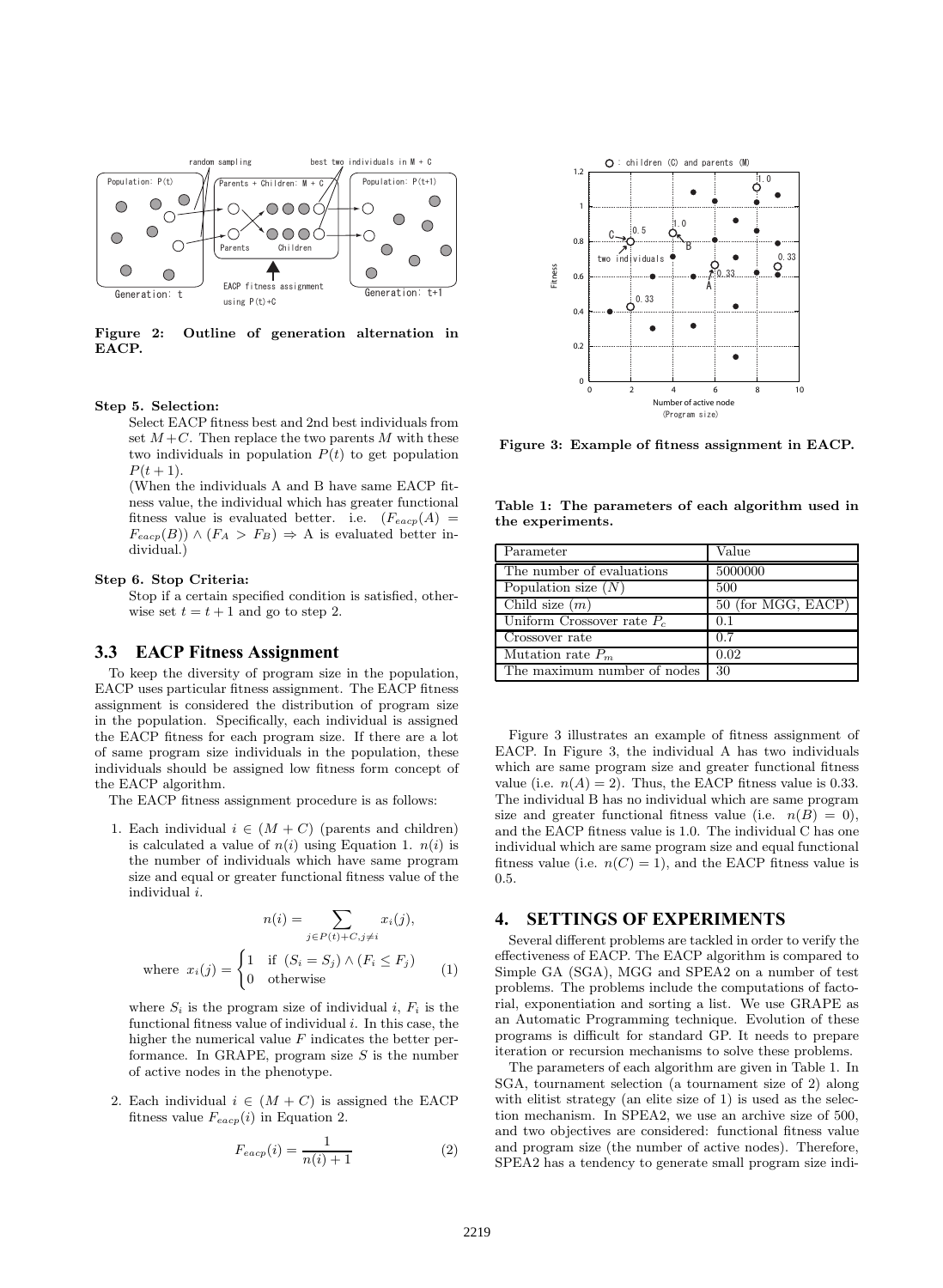viduals. The maximum number of nodes of GRAPE (maximum program size) is 30. In order to avoid the problem caused by non-terminating structures we limited the execution step to 500 (factorial and exponentiation) and 3000 (sorting a list). When a program reaches the execution limit, the individual is assigned the fitness 0.0. We prepare sufficient data set size to compute the problems. Initially, we set input values and constant values on the *data set*. Therefore, GRAPE handles or creates constants within its programs.

In the problem of factorial, we seek to evolve an implementation of the factorial function. We use integers from 0 to 5 as the training set. The functional fitness  $F$  used in the experiments is:

$$
F = 1 - \frac{\sum_{i=1}^{n} \frac{|Correct_i - Out_i|}{|Correct_i| + |Correct_i - Out_i|}}{n}
$$
 (3)

where  $Correct<sub>i</sub>$  is correct value for the training data i,  $Out<sub>i</sub>$ is the value returned by the generated program for the training data  $i$ , and  $n$  is the size of the training set. The range of this fitness function is [0.0, 1.0]. The higher the numerical value indicates the better performance. If this functional fitness is equal to 1.0, the program gives the perfect solution for the training set. If the functional fitness in Equation 3 is reached 1.0, the functional fitness is calculated as follows:

$$
F = 1.0 + \frac{1}{S_{exe}}\tag{4}
$$

where  $S_{exe}$  is the total number of execution steps of the generated program. This fitness function means the less execution step is the better solution. In the experiment of factorial, integer data type is used, and the size of integer data in GRAPE is 10. Initially, we set input value on the  $data[0]$  to  $data[4]$  and constant value 1 on the  $data[5]$ to data[9]. The node functions used in this experiment are  $\{+, -, *, =, >, <, OutputInt\}$ . For instance, "+" is add  $data[x]$  to  $data[y]$  and substitute for  $data[z]$ . On the "=", if  $data[x]$  is equal  $data[y]$  connection 1 is chosen else connection 2 is chosen.

In the problem of exponentiation, we seek to evolve an implementation of the integer exponential  $a^b$ . There are two inputs in this problem. We also use the functional fitness in Equation 3 and 4 on the training set. In the experiment of exponentiation, integer data type is used, and the size of integer data in GRAPE is 15. Initially, we set input value a on the  $data[0]$  to  $data[4]$ , input value b on the  $data[5]$  to  $data[9]$  and constant value 1 on the  $data[10]$  to  $data[14]$ . The node functions used in this experiment are  $\{+, -, *, =, >, <$  $, OutputInt$ .

In the problem of sorting a list, we seek to evolve an implementation of the sorting algorithm. We provide a list of integers as the inputs. A correct program returns a sorting input list, of any length (e.g. input: (2 1 7 5 1), output: (1 1 2 5 7)). The training data set is 30 random lists whose lengths are between 10 and 20. Elements of the list are randomly chosen from the range of [0, 255]. The functional fitness function  $F$  used in this experiment is given in Equation 5. The range of this fitness function is [0.0, 1.0]. The higher the numerical value indicates the better performance. If this functional fitness is equal to 1.0, the program gives the perfect solution for the training set.

$$
F = 1.0 - \frac{\sum_{i=1}^{n} \frac{\sum_{j=0}^{l} (1 - \frac{1}{2^{d_{ij}}})}{l_i}}{n}
$$
(5)

where  $d_{ij}$  is the distance between the correct position and the return value position for the training data  $i$  for the element *i*.  $l_i$  is the length of the list for the training data i and n is the size of the training data set. If the functional fitness in Equation 5 is reached 1.0, the functional fitness is calculated using Equation 4. We prepare simple node functions, arithmetic functions, swap the elements of list and compare the elements of list. For instance, " $SwapList$ " swaps  $list[data[x]]$ for *list*[data[y]], "EqualList" is that if  $list[data[x]]$  is equal  $list[data[v]]$  connection 1 is chosen else connection 2 is chosen. We do not prepare special node functions such as iteration functions. In this experiment, a list of integers and integer data type are used, and the size of integer data in GRAPE is 15. Initially, we set the size of input list (the list length) on the  $data[0]$  to  $data[4]$ , constant value 0 on the  $data[5]$  to  $data[9]$  and constant value 1 on the  $data[10]$  to  $data[14]$ .

### **5. RESULTS AND DISCUSSION**

Results are given for 100 different runs with the same parameter set. GRAPE with EACP is successful in finding correct solutions to all of the problems.

The transitions of average functional fitness value over 100 runs for each algorithm are display in Figure 4. This graph also shows the effectiveness of EACP. From the point of view of transition of functional fitness in Figure 4, EACP is superior to other algorithms for all the experiments.

A comparison of variance of the number of active nodes (program size) in the population for each algorithm can be seen in Figure 5. Note that the variance of the number of active nodes with EACP is higher and constant value as against other algorithms. In Figure 5, EACP is realized maintenance of the diversity of program size in the population at all generations. Thus, EACP searches individuals (programs) of various program sizes. In contrast, the individuals converge on a certain program size with other algorithms (SGA, MGG and SPEA2).

Table 2 provides a summary and comparison of the number of successful runs for each algorithm on each of the problem domains tackled. When an individual whose functional fitness is more than 1.0 is found, the run is counted as successful run. MGG and EACP algorithm achieve higher performance than SGA and SPEA2. According to the results, we can consider that localizing the selection pressure to the family is improved the performance of GRAPE. EACP approach which is maintenance of the diversity of program size in the population is significant for improvement of the number of successful runs and functional fitness. In SPEA2, it is difficult to generate the individuals which have large program size.

Figure 6 and 7 show the distribution of EACP and MGG population at the generation 2000, 20000 and 80000 in the experiment of factorial, respectively. The horizontal axis represents the number of active nodes (program size) and the vertical axis is the functional fitness. Each dot in the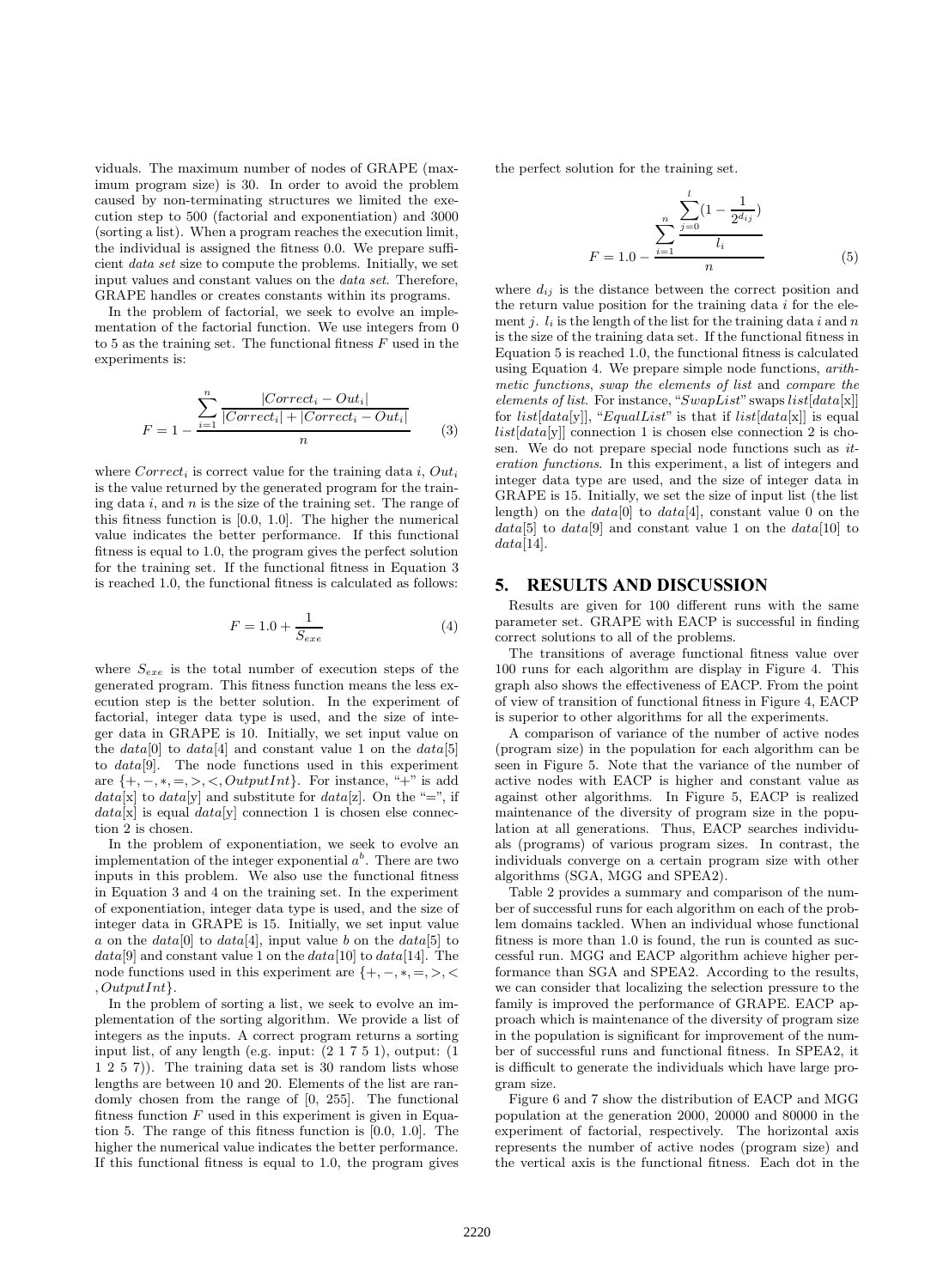

Figure 4: These graphs show the comparison of the transition of average functional fitness for each algorithm over 100 runs.



Figure 5: These graphs show the comparison of the variance of the number of active nodes (program size) in the population for each algorithm over 100 runs.

Table 2: The number of successful runs after 5000000 fitness evaluations for each algorithm over 100 runs.

| Problem Domain | Number of successful runs |    |             |      |
|----------------|---------------------------|----|-------------|------|
|                | SGA                       |    | MGG I SPEA2 | EACP |
| Factorial      | 19                        | 80 |             | 95   |
| Exponentiation |                           | 39 |             | 37   |
| Sorting a list |                           | 79 |             |      |

graphs represents one individual. While EACP keeps a variety of the number of active nodes (program size) at all generation, the individuals in MGG has a tendency to converge on a certain program size. Furthermore, large program size individuals (near 30 nodes) cannot be generated by using MGG algorithm.

### **6. CONCLUSIONS AND FUTURE WORKS**

In this paper, we have proposed a new generation alternation model for GRAPE, Evolutionary Algorithm Considering Program Size (EACP). We have applied EACP to three different test problems and examined the performance of EACP. We have demonstrated that EACP improves the performance of GRAPE and maintains the diversity of program size in the population.

As for further research topics, we need to apply EACP to other types of problems to show more effectiveness of EACP. Moreover, we will plan to investigate the performance of EACP using other Automatic Programming techniques, for instance, standard Genetic Programming, Cartesian Genetic Programming and so on.

### **7. REFERENCES**

- [1] S. Bleuler, M. Brack, L. Thiele, and E. Zitzler. Multiobjective genetic programming: Reducing bloat using SPEA2. In Proceedings of the 2001 Congress on Evolutionary Computation CEC2001, pages 536–543, COEX, World Trade Center, 159 Samseong-dong, Gangnam-gu, Seoul, Korea, 27-30 May 2001. IEEE Press.
- [2] K. Deb, A. Anand, and D. Joshi. A computationally efficient evolutionary algorithm for real-parameter optimization. Evolutionary Computation, 10(4):371–395, 2002.
- [3] H. Katagiri, K. Hirasawa, J. Hu, and J. Murata. Network structure oriented evolutionary model-genetic network programming-and its comparison with genetic